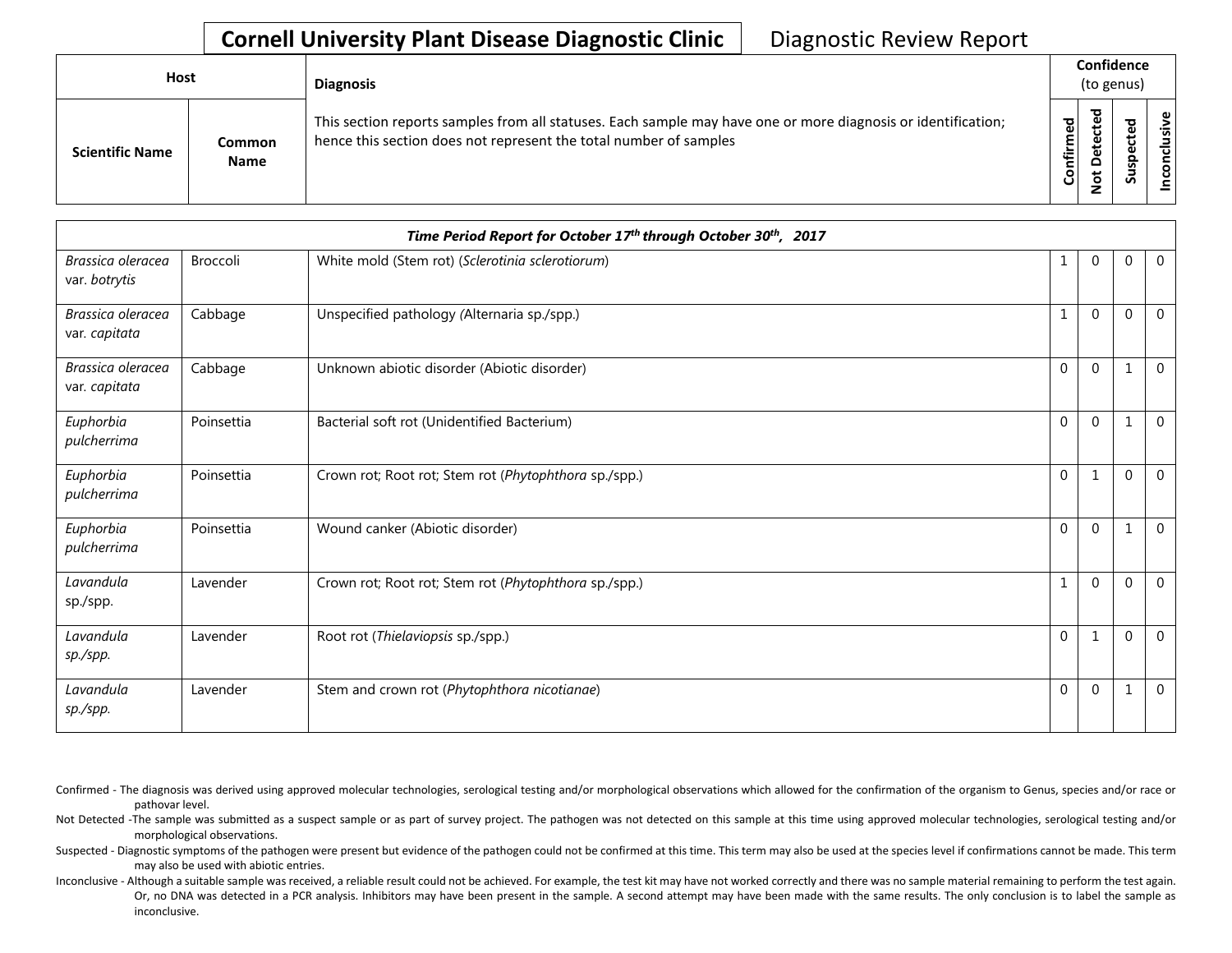| Host                   |                       | <b>Diagnosis</b>                                                                                                                                                                   | Confidence<br>(to genus) |                   |   |               |
|------------------------|-----------------------|------------------------------------------------------------------------------------------------------------------------------------------------------------------------------------|--------------------------|-------------------|---|---------------|
| <b>Scientific Name</b> | Common<br><b>Name</b> | This section reports samples from all statuses. Each sample may have one or more diagnosis or identification;<br>hence this section does not represent the total number of samples | Confirmed                | ъ<br>o<br>سه<br>– | ທ | Φ<br>šŗ<br>᠊ᠣ |

| Lycopersicon<br>esculentum | Tomato                         | Late blight (Phytophthora infestans)                            | 1            | 0              | $\Omega$ | $\overline{0}$ |
|----------------------------|--------------------------------|-----------------------------------------------------------------|--------------|----------------|----------|----------------|
| Ophiopogon<br>japonicus    | Mondograss;<br>Dwarf lily turf | Anthracnose; Colletotrichum leaf spot (Colletotrichum sp./spp.) | 1            | $\Omega$       | $\Omega$ | $\Omega$       |
| Ophiopogon<br>japonicus    | Mondograss;<br>Dwarf lily turf | Unspecified pathology (Fusarium sp./spp.)                       | $\mathbf{1}$ | $\overline{0}$ | $\Omega$ | $\Omega$       |
| Ophiopogon<br>japonicus    | Mondograss;<br>Dwarf lily turf | Unspecified pathology (Rhizoctonia sp./spp.)                    | 1            | 0              | $\Omega$ | $\overline{0}$ |
| Phaseolus<br>vulgaris      | Snap Bean; green<br>bean       | Bacterial blight (Xanthomonas sp./spp.)                         | $\mathbf{1}$ | $\mathbf{0}$   | $\Omega$ | $\Omega$       |
| Phaseolus<br>vulgaris      | Snap Bean; green<br>bean       | Common bacterial blight (Xanthomonas campestris pv. phaseoli)   | $\mathbf 0$  | $\Omega$       |          | $\Omega$       |
| Pinus heldreichii          | <b>Bosnian Pine</b>            | Dieback; Canker (Diplodia sp./spp.)                             | 1            | $\Omega$       | $\Omega$ | $\Omega$       |
| Pinus heldreichii          | <b>Bosnian Pine</b>            | Root damage (Abiotic disorder)                                  | $\mathbf 0$  | $\mathbf{0}$   | 1        | $\overline{0}$ |
| Pinus heldreichii          | <b>Bosnian Pine</b>            | Scale insects (Order Homoptera)                                 | 1            | $\Omega$       | 0        | $\Omega$       |
| Pinus thunbergii           | Japanese Black<br>pine         | Sap stain/ wilt (Leptographium sp./spp.)                        | $\mathbf 0$  | $\overline{0}$ | 1        | $\Omega$       |
| Pinus thunbergii           | Japanese Black<br>pine         | Wood boring insect damage (Unidentified Wood Boring Insect)     | $\mathbf 0$  | 0              | 1        | $\Omega$       |

Confirmed - The diagnosis was derived using approved molecular technologies, serological testing and/or morphological observations which allowed for the confirmation of the organism to Genus, species and/or race or pathovar level.

Not Detected -The sample was submitted as a suspect sample or as part of survey project. The pathogen was not detected on this sample at this time using approved molecular technologies, serological testing and/or morphological observations.

Suspected - Diagnostic symptoms of the pathogen were present but evidence of the pathogen could not be confirmed at this time. This term may also be used at the species level if confirmations cannot be made. This term may also be used with abiotic entries.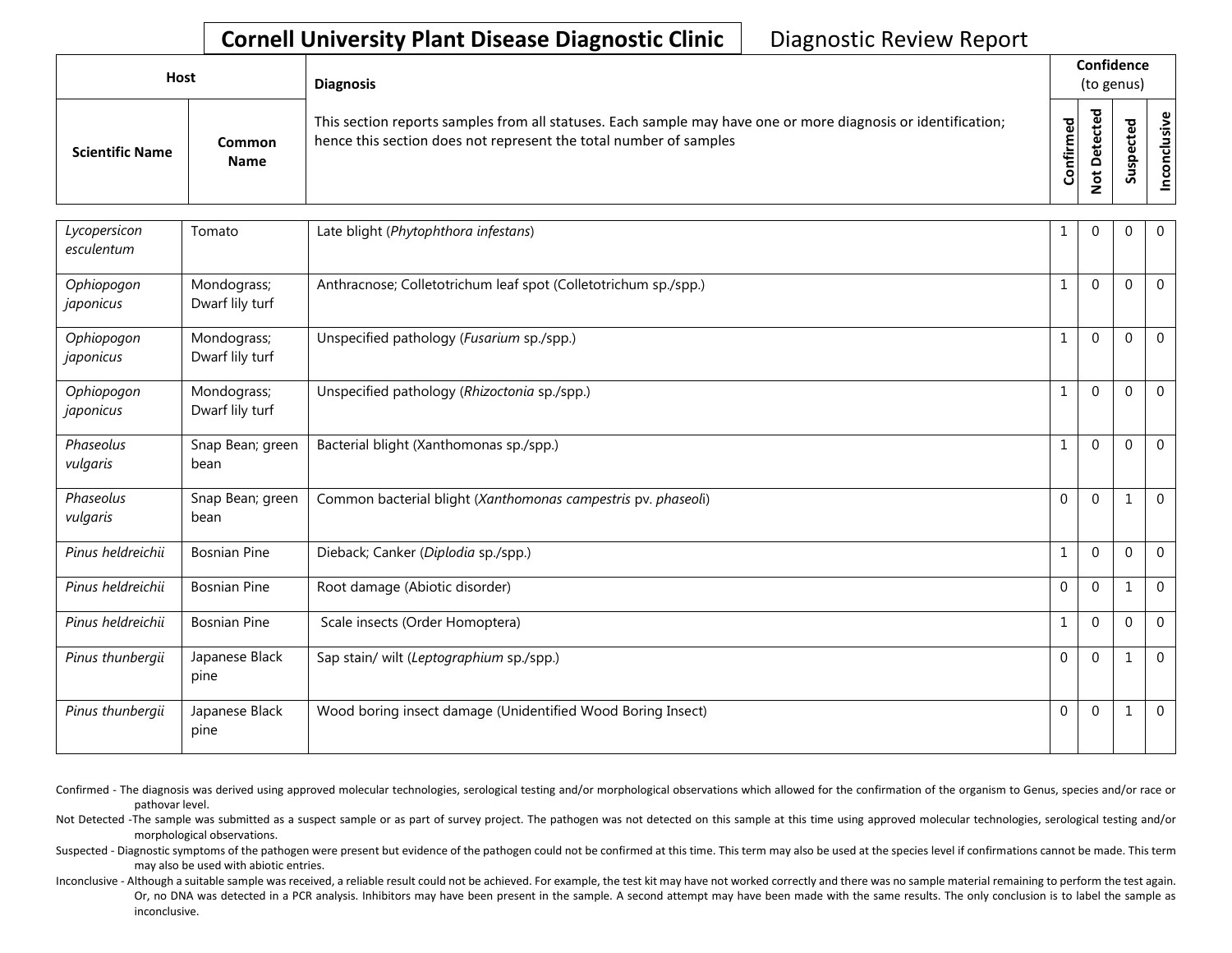| Host                   |                       | <b>Diagnosis</b>                                                                                                                                                                   |           | Confidence<br>(to genus)    |   |         |  |  |  |
|------------------------|-----------------------|------------------------------------------------------------------------------------------------------------------------------------------------------------------------------------|-----------|-----------------------------|---|---------|--|--|--|
| <b>Scientific Name</b> | Common<br><b>Name</b> | This section reports samples from all statuses. Each sample may have one or more diagnosis or identification;<br>hence this section does not represent the total number of samples | Confirmed | ᇃ<br>ں<br>Φ<br>٥<br>سه<br>- | ശ | Φ<br>iš |  |  |  |

| Pinus thunbergii         | Japanese Black<br>pine | Pine wilt nematode (Pinewood) (Bursaphelenchus xylophilus) | $\mathbf 0$    |                | 0              | $\mathbf 0$    |
|--------------------------|------------------------|------------------------------------------------------------|----------------|----------------|----------------|----------------|
| Pinus thunbergii         | Japanese Black<br>pine | Root damage (Abiotic disorder)                             | 1              | $\Omega$       | $\Omega$       | $\mathbf 0$    |
| Platanus x<br>acerifolia | London<br>Planetree    | Branch canker; Massaria (Splanchnonema platani)            | $\mathbf{0}$   | $\Omega$       | $\overline{2}$ | $\mathbf 0$    |
| Platanus x<br>acerifolia | London<br>Planetree    | Unspecified pathology (Hapalocystis sp./spp.)              | $\overline{2}$ | $\Omega$       | $\Omega$       | $\overline{0}$ |
| Platanus x<br>acerifolia | London<br>Planetree    | Wood rot fungus; Dryadeus root rot (Inonotus dryadeus)     | 1              | $\mathbf{0}$   | 0              | $\overline{0}$ |
| Quercus bicolor          | Swamp White<br>oak     | Oak flake gall wasp (Neuroterus floccosus)                 | $\Omega$       | $\Omega$       | $\mathbf{1}$   | $\overline{0}$ |
| Quercus bicolor          | Swamp White<br>oak     | Oak powdery mildew (Erysiphe alphitoides)                  | $\mathbf{1}$   | $\overline{0}$ | $\mathbf 0$    | $\mathbf 0$    |
| Quercus phellos          | <b>Willow Oak</b>      | Armillaria root rot (Armillaria sp./spp.)                  | $\mathbf{0}$   | $\mathbf{1}$   | $\mathbf 0$    | $\overline{0}$ |
| Quercus phellos          | <b>Willow Oak</b>      | Crown and root rot (Phytophthora sp./spp.)                 | $\mathbf 0$    | $\mathbf{1}$   | $\Omega$       | $\overline{0}$ |
| Rhus sp./spp.            | Sumac                  | Leaf spot (Discosia sp./spp.)                              | $\mathbf{0}$   | $\mathbf{0}$   | 1              | $\mathbf 0$    |
| Rhus sp./spp.            | Sumac                  | Moisture stress (Abiotic disorder)                         | $\mathbf{0}$   | $\mathbf{0}$   | 1              | $\mathbf 0$    |
| Rhus sp./spp.            | Sumac                  | Nutrient imbalance (Abiotic disorder)                      | $\mathbf 0$    | $\Omega$       | $\mathbf 1$    | $\mathbf 0$    |

Confirmed - The diagnosis was derived using approved molecular technologies, serological testing and/or morphological observations which allowed for the confirmation of the organism to Genus, species and/or race or pathovar level.

Not Detected -The sample was submitted as a suspect sample or as part of survey project. The pathogen was not detected on this sample at this time using approved molecular technologies, serological testing and/or morphological observations.

Suspected - Diagnostic symptoms of the pathogen were present but evidence of the pathogen could not be confirmed at this time. This term may also be used at the species level if confirmations cannot be made. This term may also be used with abiotic entries.